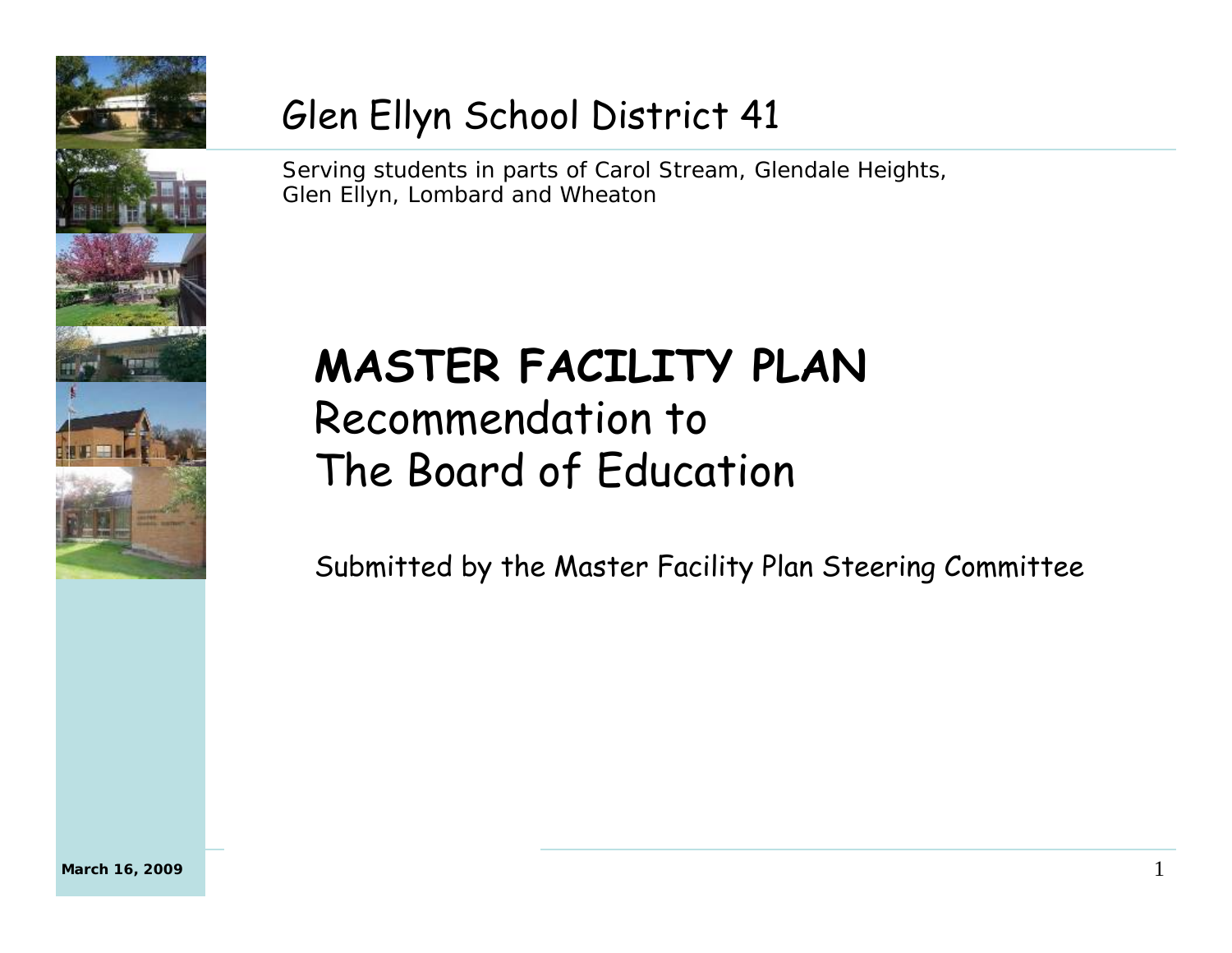

## Contents

- 1. Vision of District 41
- 2. MFP Steering Committee members
- 3. What is a Master Facility Plan?
- 4. Guiding Principles
- 5. How the recommendation evolved: process and data
- 6. Recommendation summary
- 7. A word about costs
- 8. Next steps
- 9. Supporting materials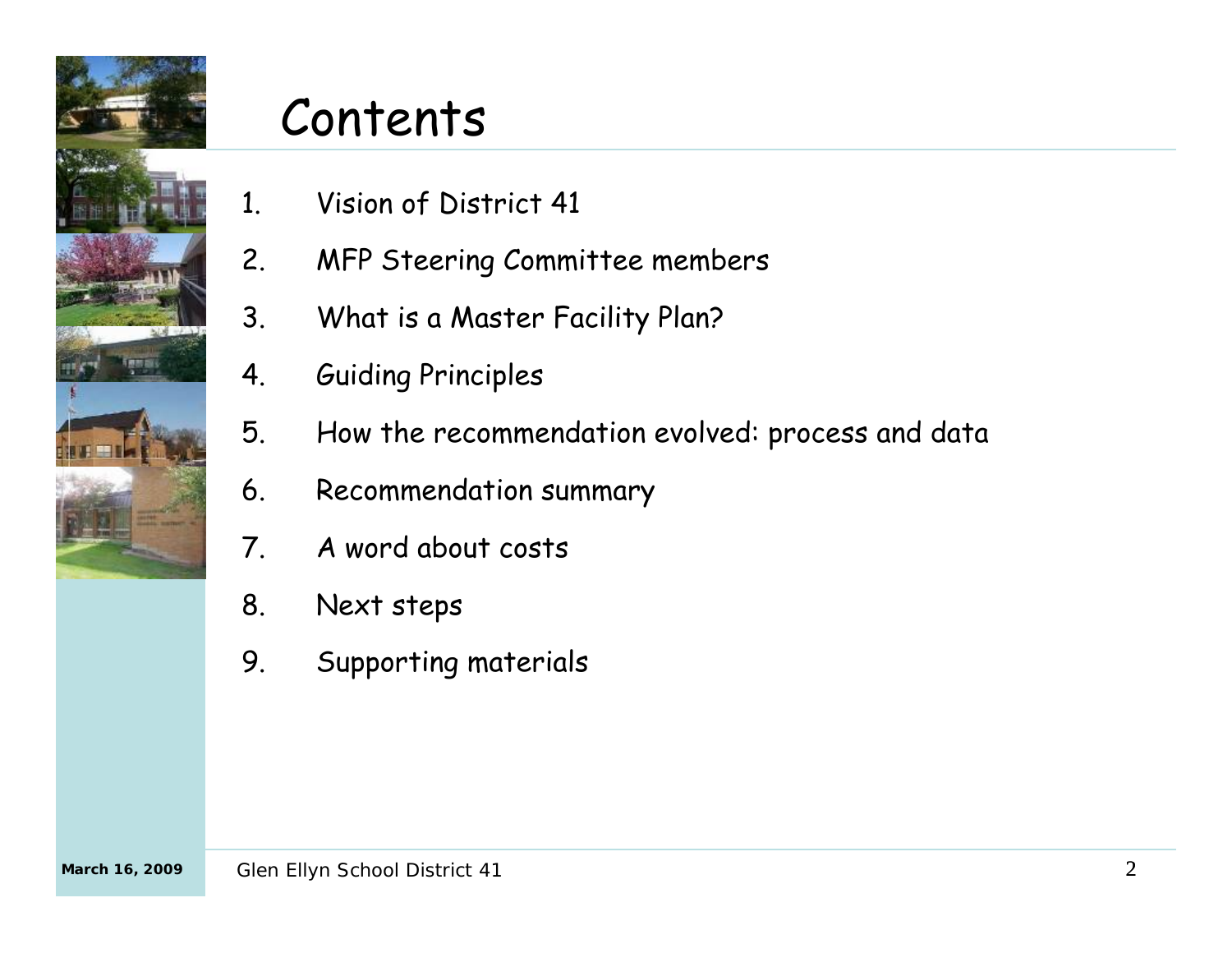#### **Our Vision**

Ignite passion. Inspire excellence. Imagine possibilities.

#### **Our Mission**

We embrace the future with optimism, working in partnership with our community on behalf of our children. We develop intellect, engage creativity, foster responsibility, and build positive and collaborative relationships to enable all children to thrive in a changing and increasingly global society.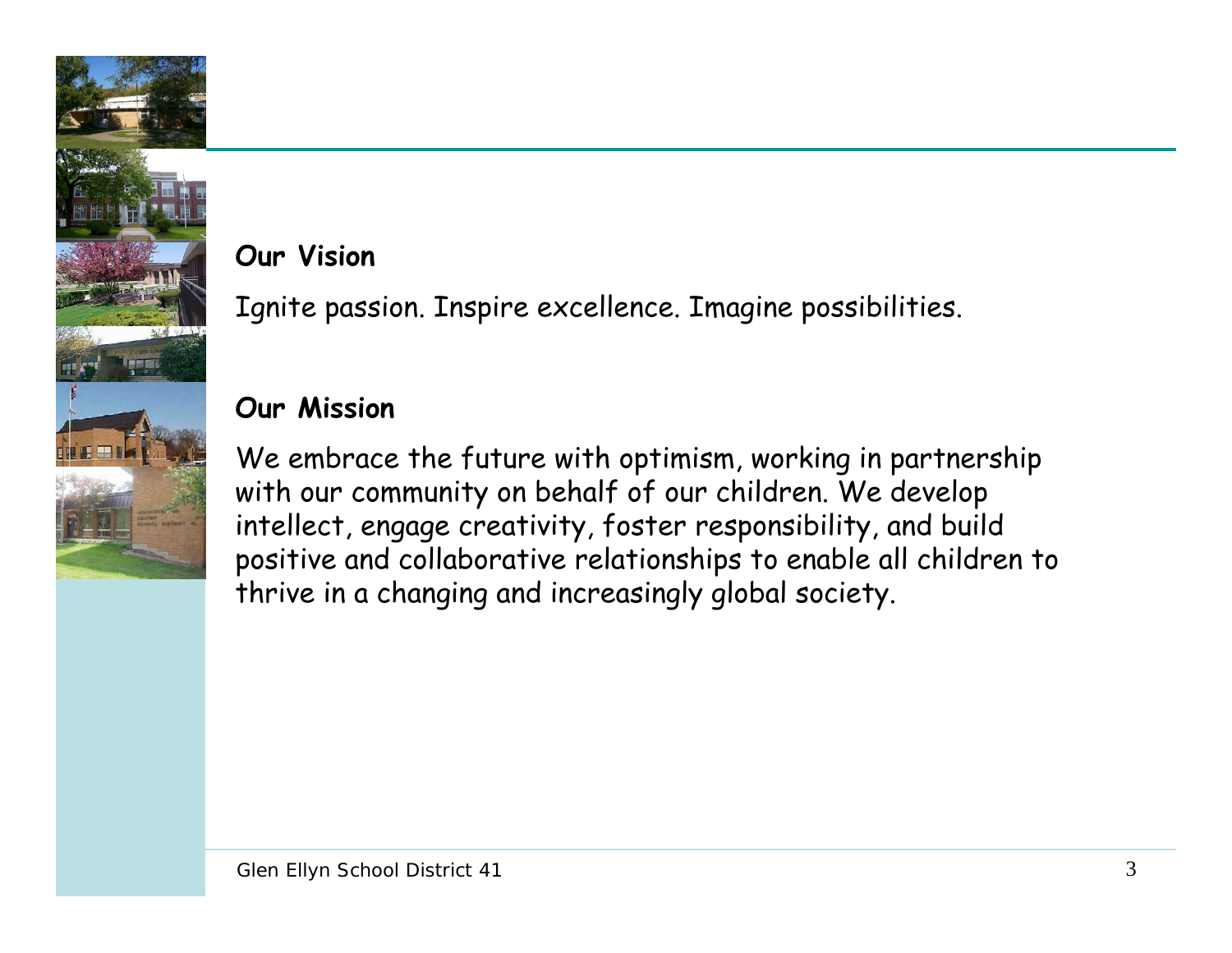

# MFP participants "WHO"

#### **Community Members**

Jim Bourke

Rob HerboldJack Kahler

Pete LadesicShawn Lewis

Alan Lowry\* John Mulherin

Russ Nelson

Sharon Ogden Jim Piszczek

Rene Stratton

Debbie WentaMike Wuertzer

Rob Weber\*

Debby Richardson William Schumacher

Suzanne Comella

David Kennedy

#### **Staff members**

Liz Hopkins Kathy Maxon

#### **Board of Education members**

John KenwoodBob Solak

#### **District 41 Administration members**

Superintendent Dr. Ann Riebock Assistant Supt. Finance, Facilities & Operations Bob Ciserella Communications Director Julie Worthen

#### **FGM Representatives**

Augie Battaglia Ron RichardsonChris Grandy

\* Assisted committee with study group work

March 16, 2009 Glen Ellyn School District 41 **Analysis Communist Communist Communist Communist Communist Communist Communist Communist Communist Communist Communist Communist Communist Communist Communist Communist Communi**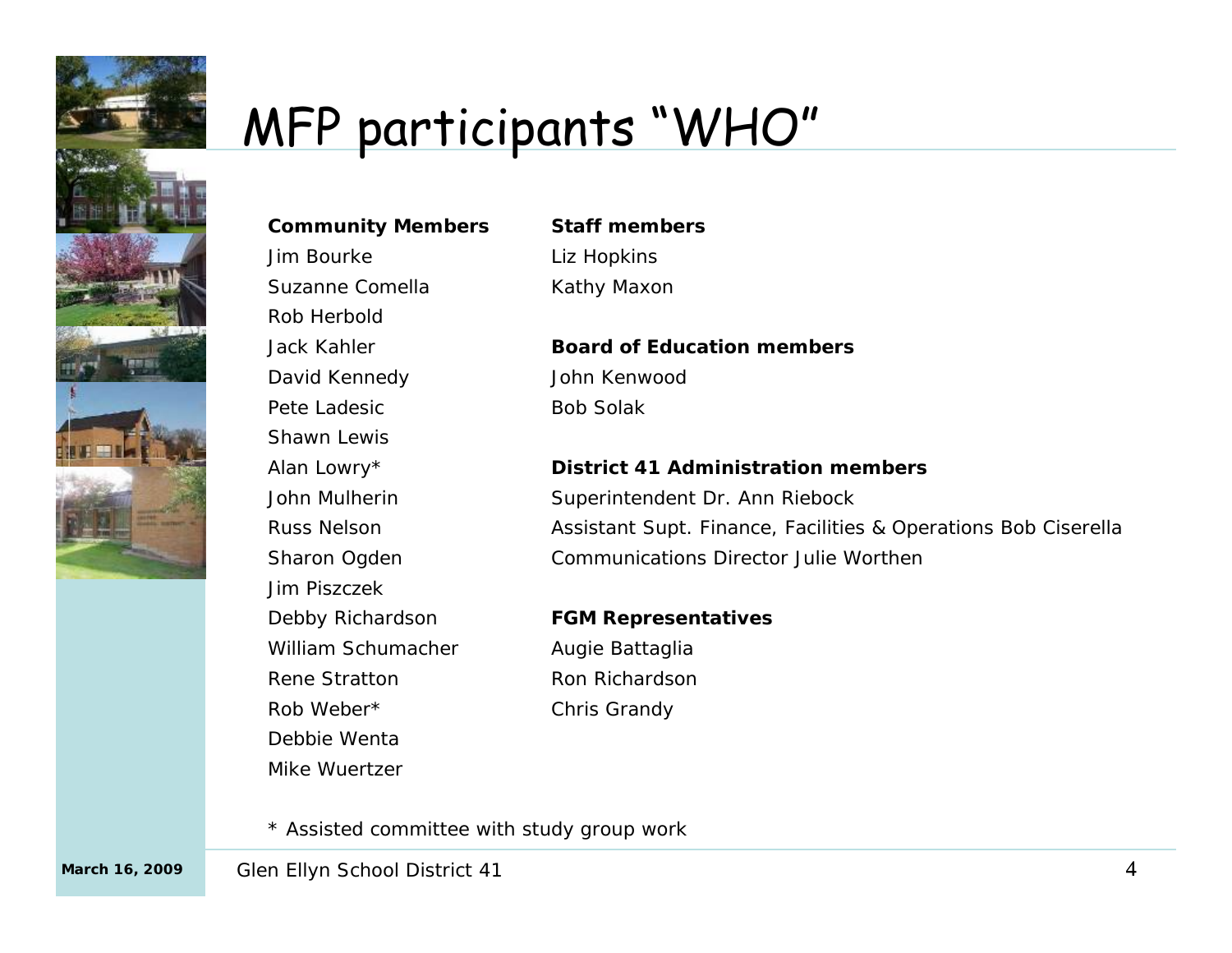

# "What" is the Master Facility Plan?

- The Master Facility Plan is a *strategic approach* to meeting the needs of our students for the next 20 years. It is a facility plan that is aligned to the longrange educational plan.
- The plan will be kept fresh and relevant through ongoing monitoring and updating.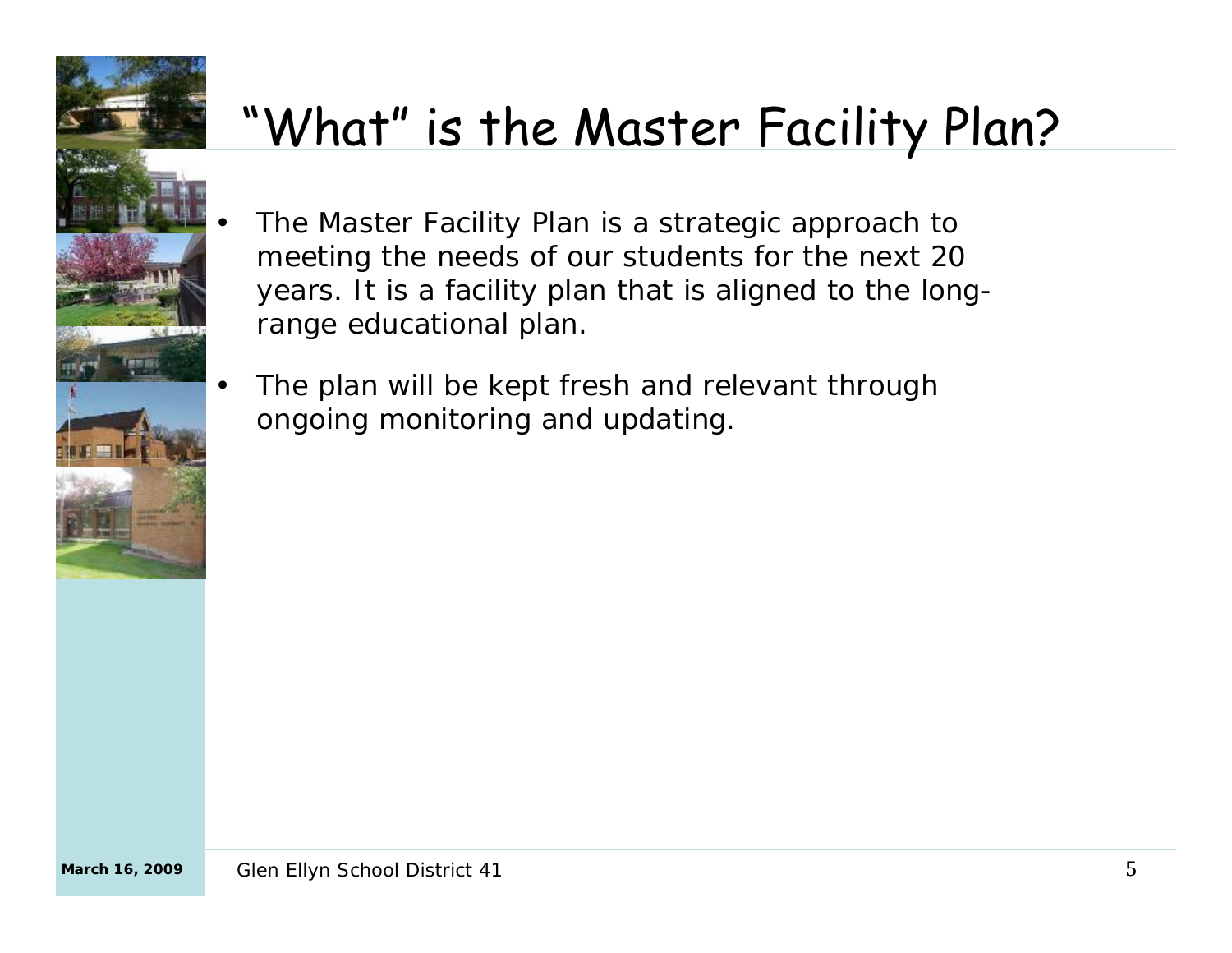

### Purpose of the Master Facility Plan "WHY"

- Help the district and community plan for what lies ahead.
- Provide direction to current and future Boards of Education.
- Identify, organize and prioritize our facility and environmental requirements in alignment with long-range educational needs.
- Provide a practical framework and a sound rationale for decision making.
- Enable the public to see the district's needs in context.
- IN OTHER WORDS: IT'S CREATING A PHYSICAL ENVIRONMENT THAT WILL HELP PRODUCE SUCCESSFUL STUDENTS AND CITIZENS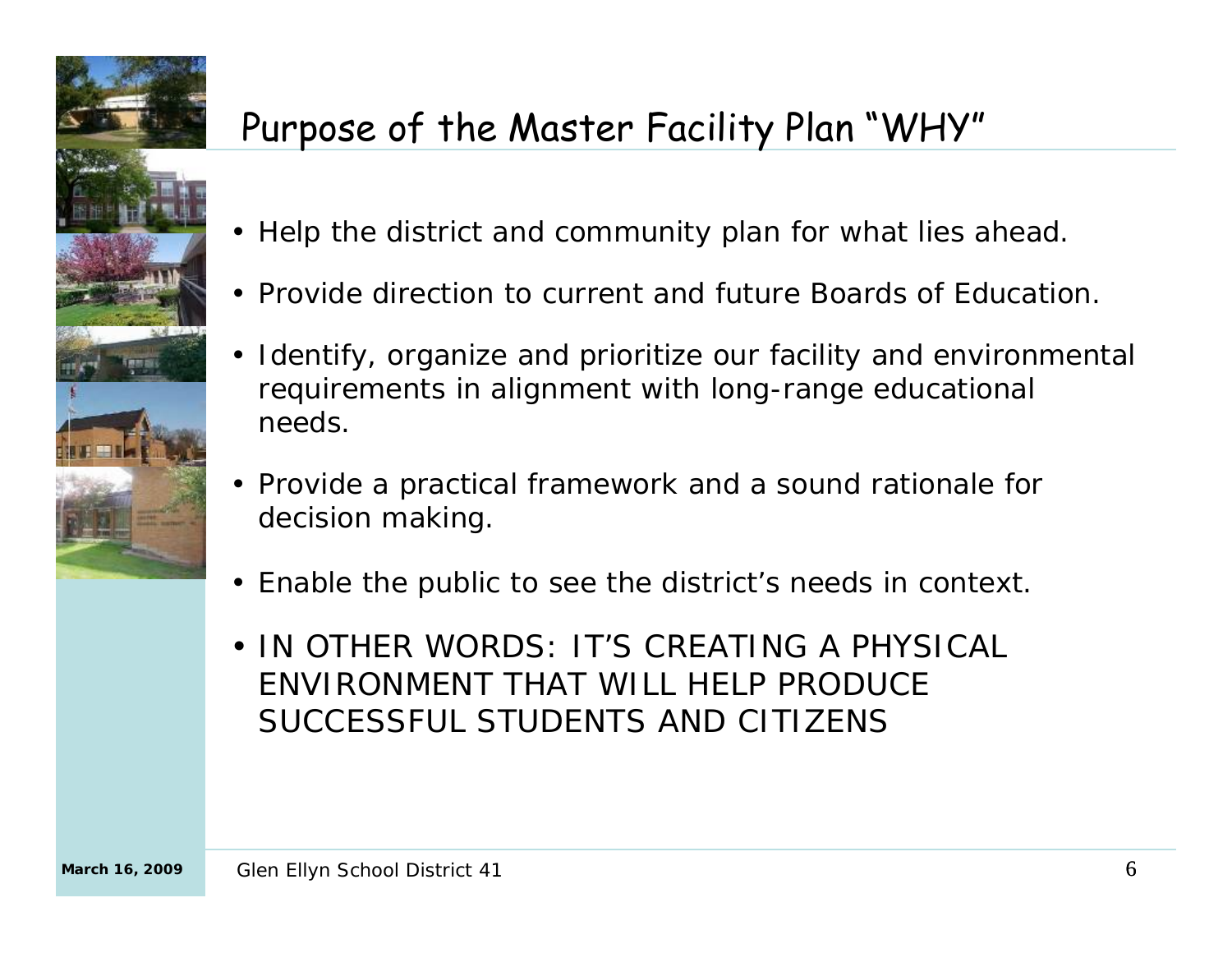

### MFP Guiding Principles



- • **Empowered Learning Environment:** All students under roof; adequate, flexible and adaptable space for different learning and teaching styles; conducive to learning comfortable HVAC, sufficient bathrooms, quiet environment.
- •**Empowered Students:** Enough space per pupil; space supports hands-on activities and interaction; building inspires learning.
- • **Parent Involvement:** Security needs met, parents have access to materials & resources, can collaborate with teachers, facility incorporated into the curriculum, technology supports involvement, outdoor education spaces.
- **Restructured System:** Scalable/configurable classrooms, variable classroom content, large multi-purpose room, more small-group space, variable time-space scheduling. The Steering Committee refers to this concept as "Integrated Resources"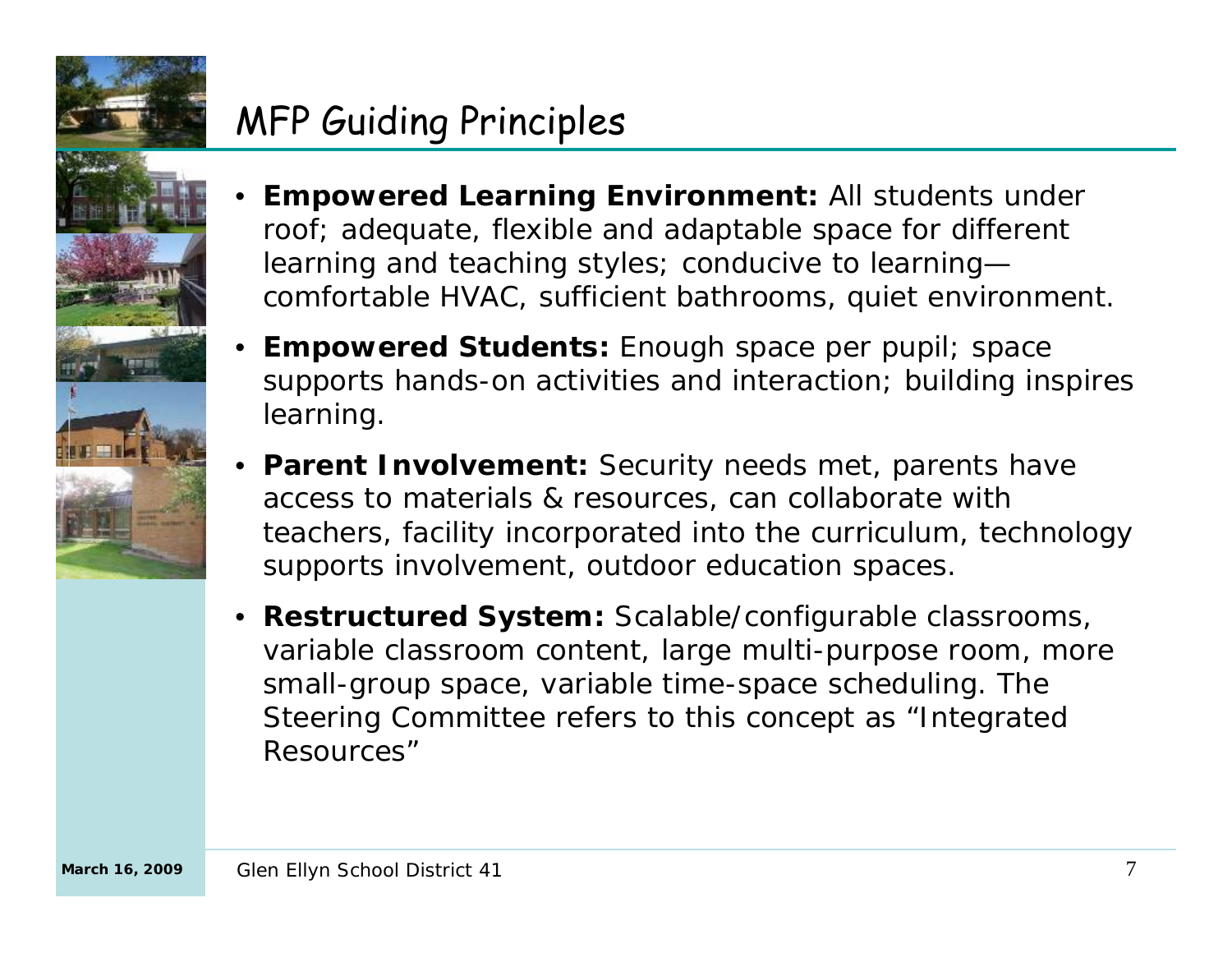

# M.F.P. timeline of work

**September, 2008:** Launch of project, recruitment of steering committee members. Site Committees evaluate strengths, needs at each school.

**October, 2008 through March, 2009:** Steering committee met almost weekly for five months. Members also did considerable work outside meeting time. The committee:

- Studied and processed site committee reports.
- Organized itself into study groups to research main topics and report back to the group.
- Toured schools in Geneva and Hinsdale.
- Evaluated scores of options and concept diagrams against criteria, Guiding Principles.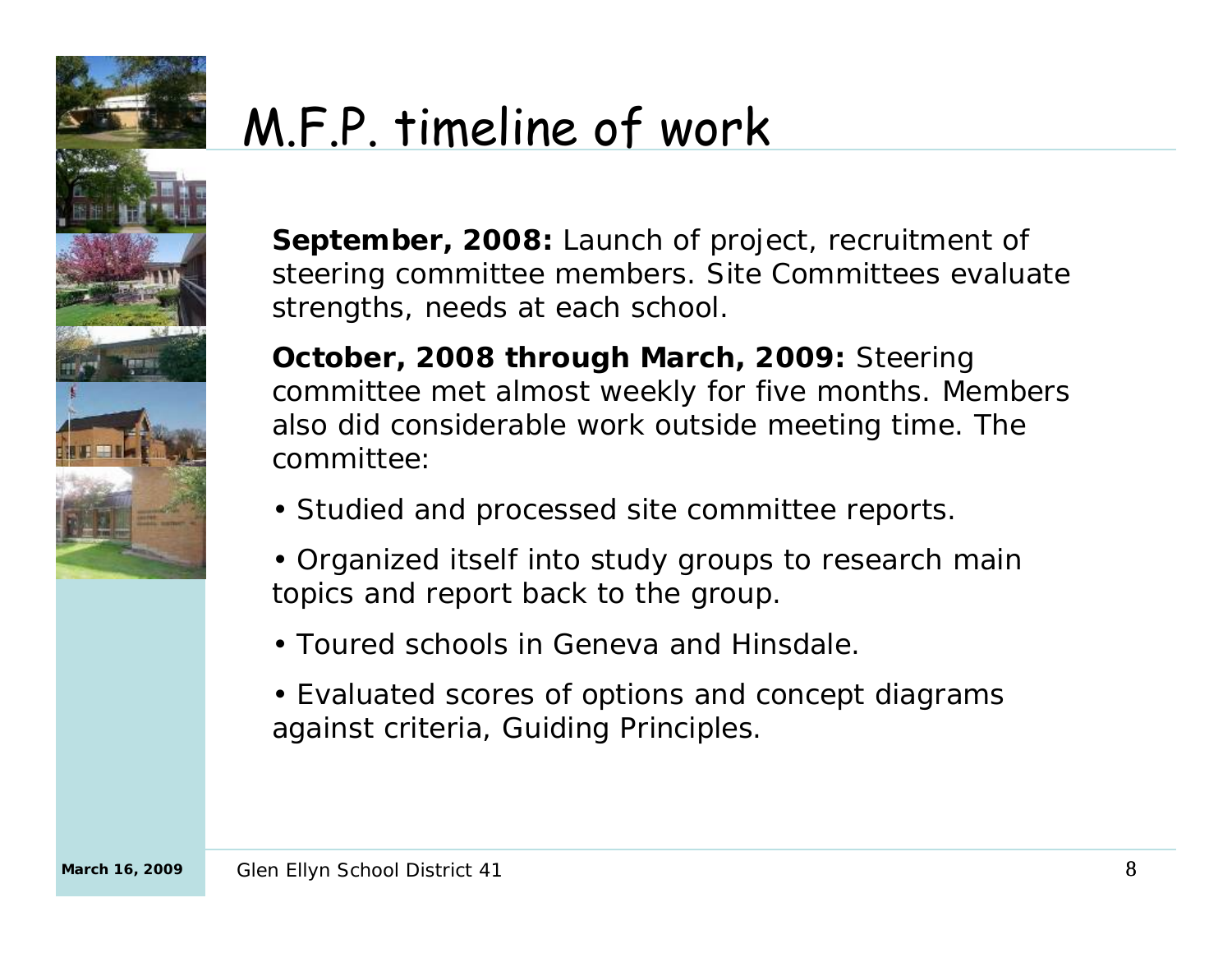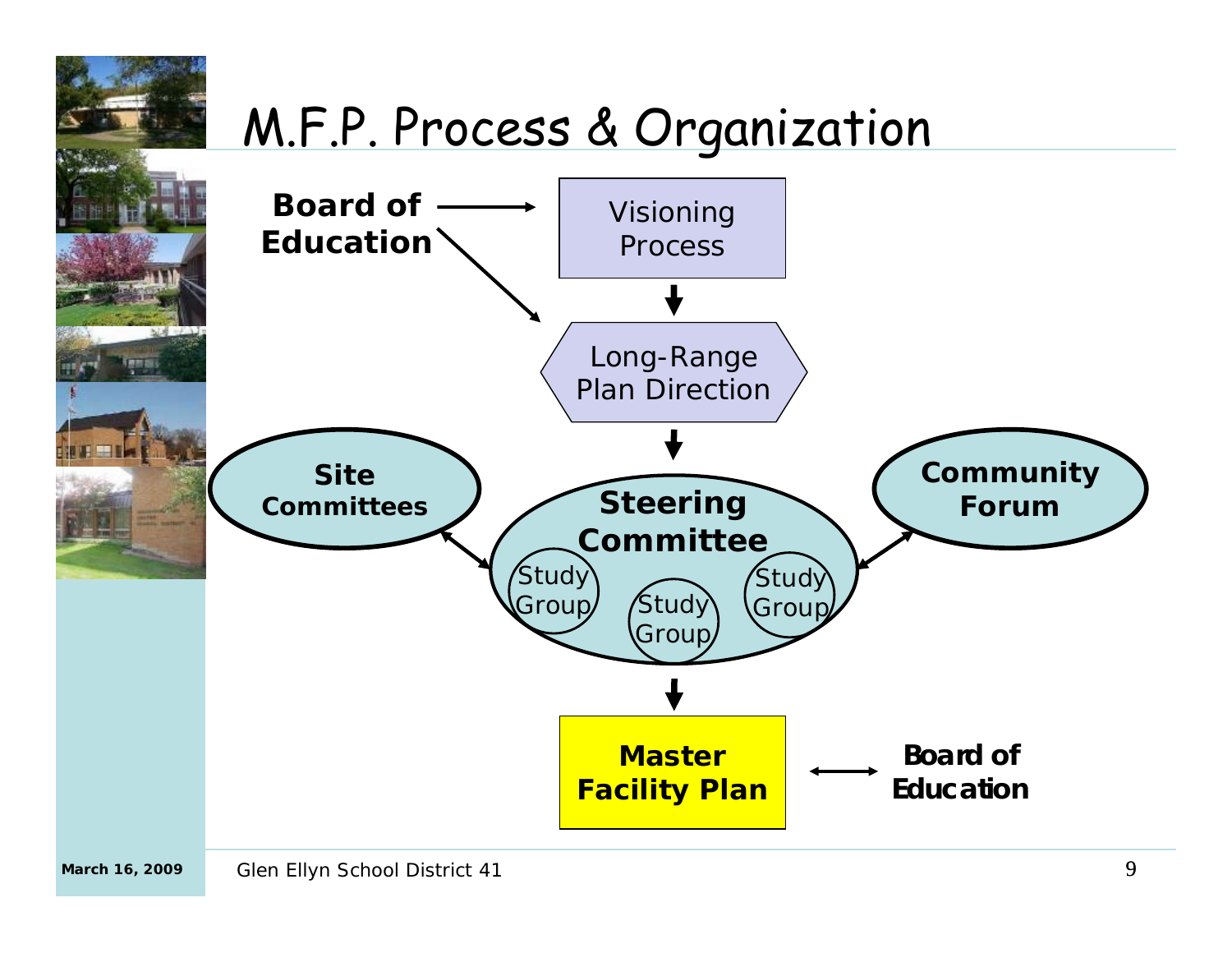

## The committee:

#### **Looked at the big picture**

- • **Best practices** *in school facilities that align with educational needs, such as incorporating flexible, adaptable space that promotes collaborative work, the importance of natural light, noise control for optimum learning*
- • **Demographic trends** *e.g. enrollment levels, socio-economic components, language needs (MFP assumes that student population will remain relatively stable)*
- **Community traditions**, *e.g. Community schools, sustainable "green" buildings*
- **School organization**, *needs and opportunities (e.g., school layouts, k-6 vs. middle school concept, location of services/resources relative to classes)*
- **Flexible facilities** *that can adapt to changing instructional and programmatic needs*
- **Site needs today and in the future** *throughout D41 as identified by those in the school community*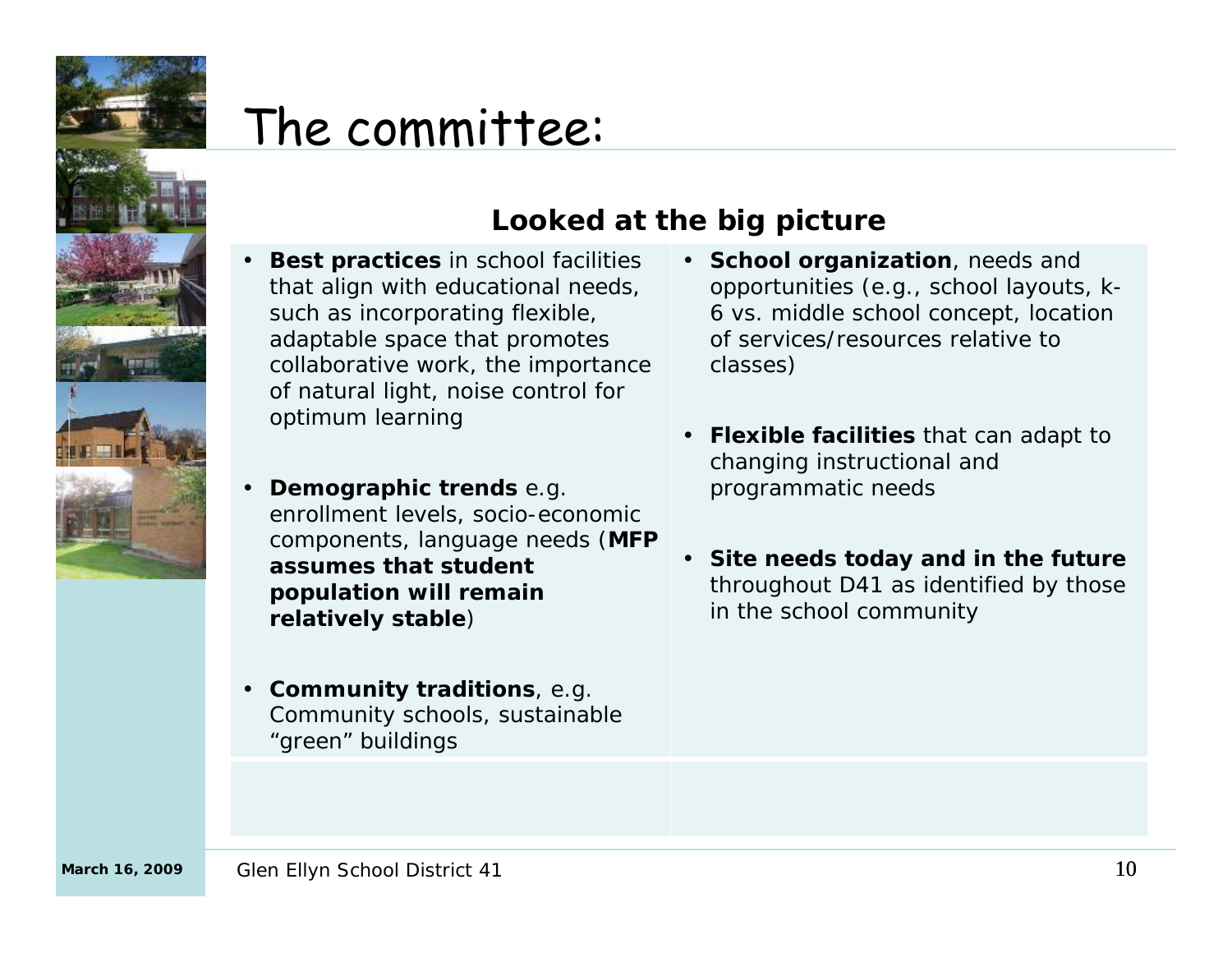

•

•

•

## The committee:

#### **Studied the basics**

- **Working within existing sites** *and maximizing existing assets*
- **Core spaces**, *e.g. gyms, libraries, bathrooms, outdoor spaces, etc.*
- **Collaborative space**, *e.g. meeting rooms, conference areas, professional development spaces*
- **Staff and student health & wellness**
- **Specific instruction requirements**, *e.g. science & math labs*
- •*Space sharing with 3rd parties*
- **Age-specific needs**, *e.g. Pre-K, and middle-level learners*
- **Special populations**, *e.g. disabilities, gifted programs*
- **Programmatic needs**, *e.g. English as a New Language, Hadley New Horizons*
- **The Arts** *performing space, instrumental and choral music space, visual arts space*
- **Technology in Education**, *e.g. multimedia, computers, wireless networks, impact of tech on the classroom, library learning centers*
- **Extra-Curricular Activities**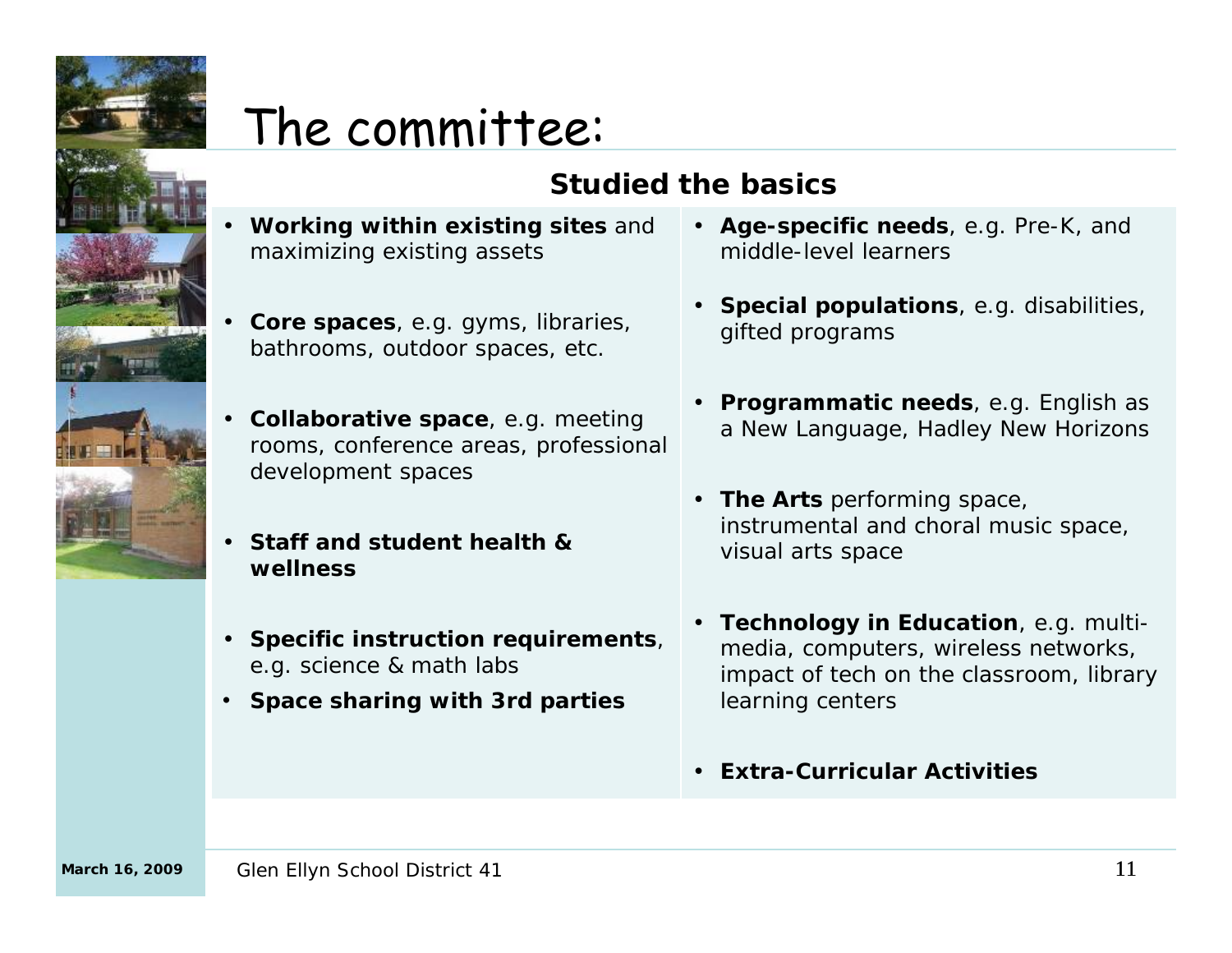

•

### The committee:

#### **Considered possibilities**

- **How can our facilities foster and support best practices** *in curriculum and instruction?*
- • **Are there alternative, nontraditional approaches** *to space configuration and use District 41 can incorporate into its planning?*
- • **What enrichment opportunities should be planned for,** *both now and in the future, e.g. multi-media, before- and after-school opportunities?*
- **What expanded educational opportunities should be planned for**, *e.g. foreign language, science, technology, theater?*
- **How can our facilities foster existing and potential community collaborations** such as recreation and performing opportunities and civic partnerships?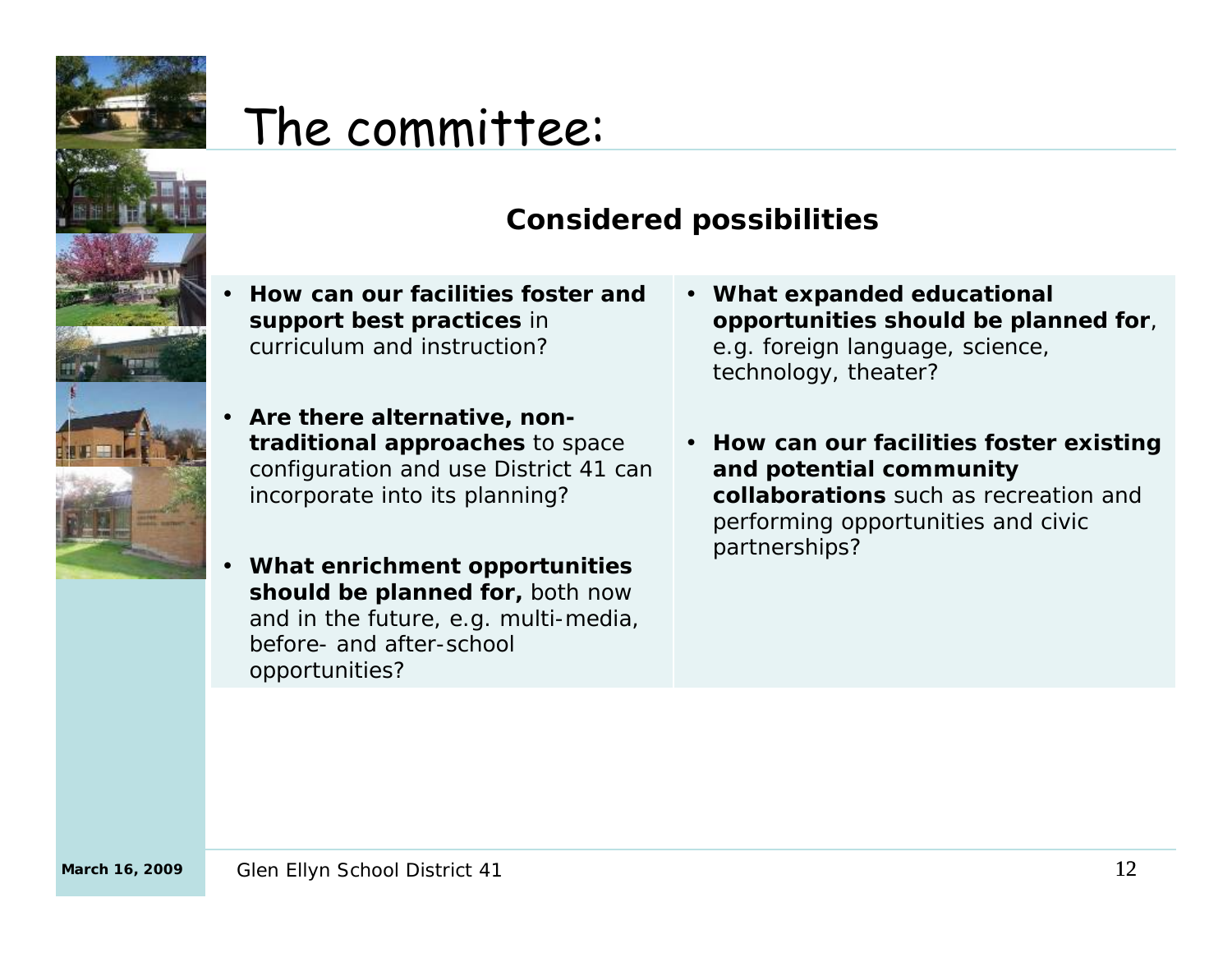

# MFP Data collection

The Steering Committee examined data from the BrainSpaces Report, the Safety & Security Audit and the district Stormwater Study.

It also looked at data provided by the school site committees, studied portable classrooms, researched aspects of school planning and visited other districts that had completed master facility plans and recently implemented recommended changes.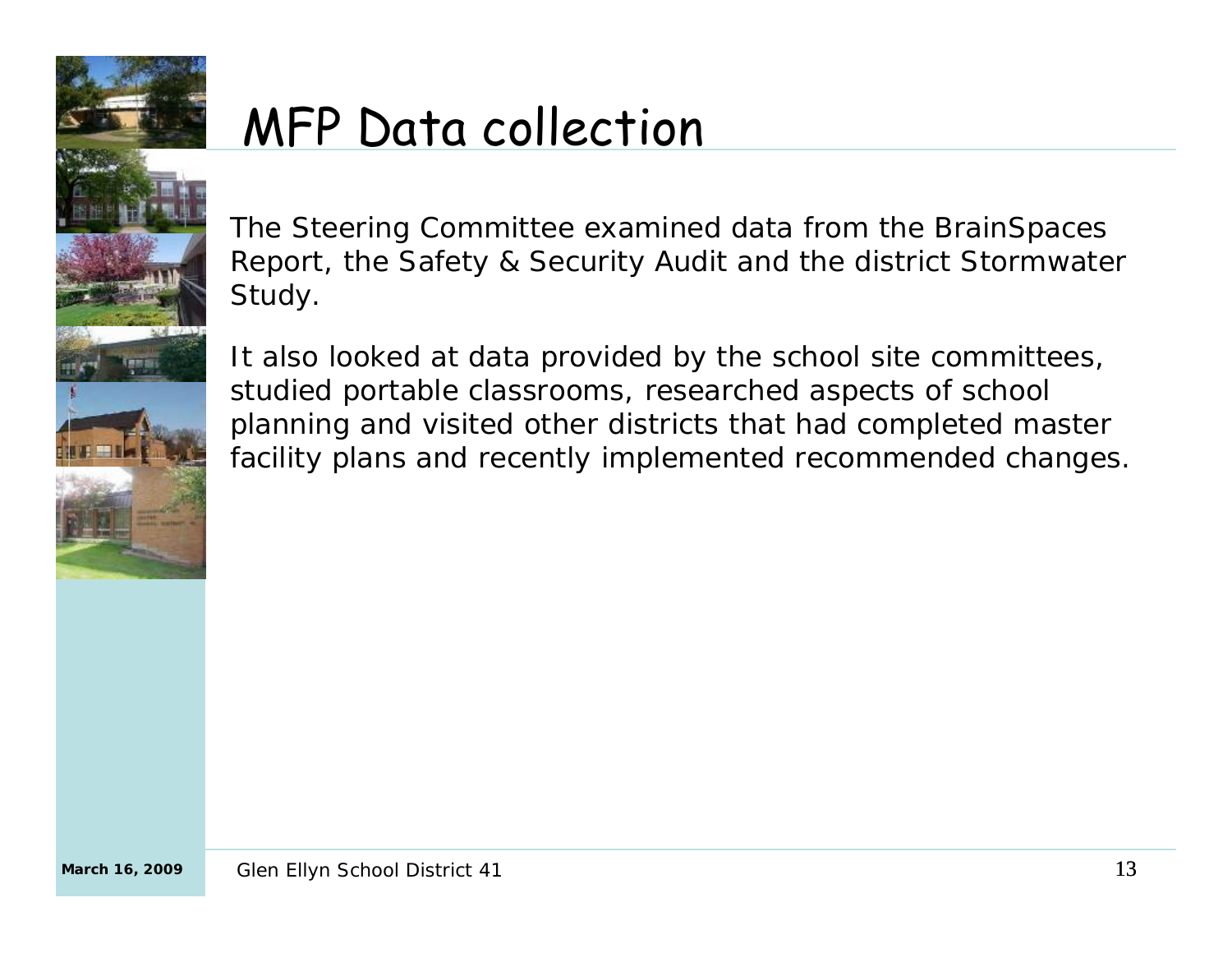

### Top 5 district-wide Site Committee concerns

The MFP Steering Committee received thorough analyses from each of the school site committees. These reports provided a wealth of insights into the way the schools are working today and what will be needed in the future so that they continue to provide the education our students need. The main themes district wide are:

• Lost instructional time due to: (i) traveling to/from portables; (ii) over-stimulation in crowded lunchrooms; (iii) student lack of concentration resulting from poor HVACnoise/hot/cold.

- Security/safety of portables.
- Insufficient multi-purpose rooms (for use as cafeteria or for full school performances).
- Classroom/learning environment deficiencies.
- Infrastructure/core space deficiencies (e.g., library learning centers, gymnasiums, admin. offices, etc.).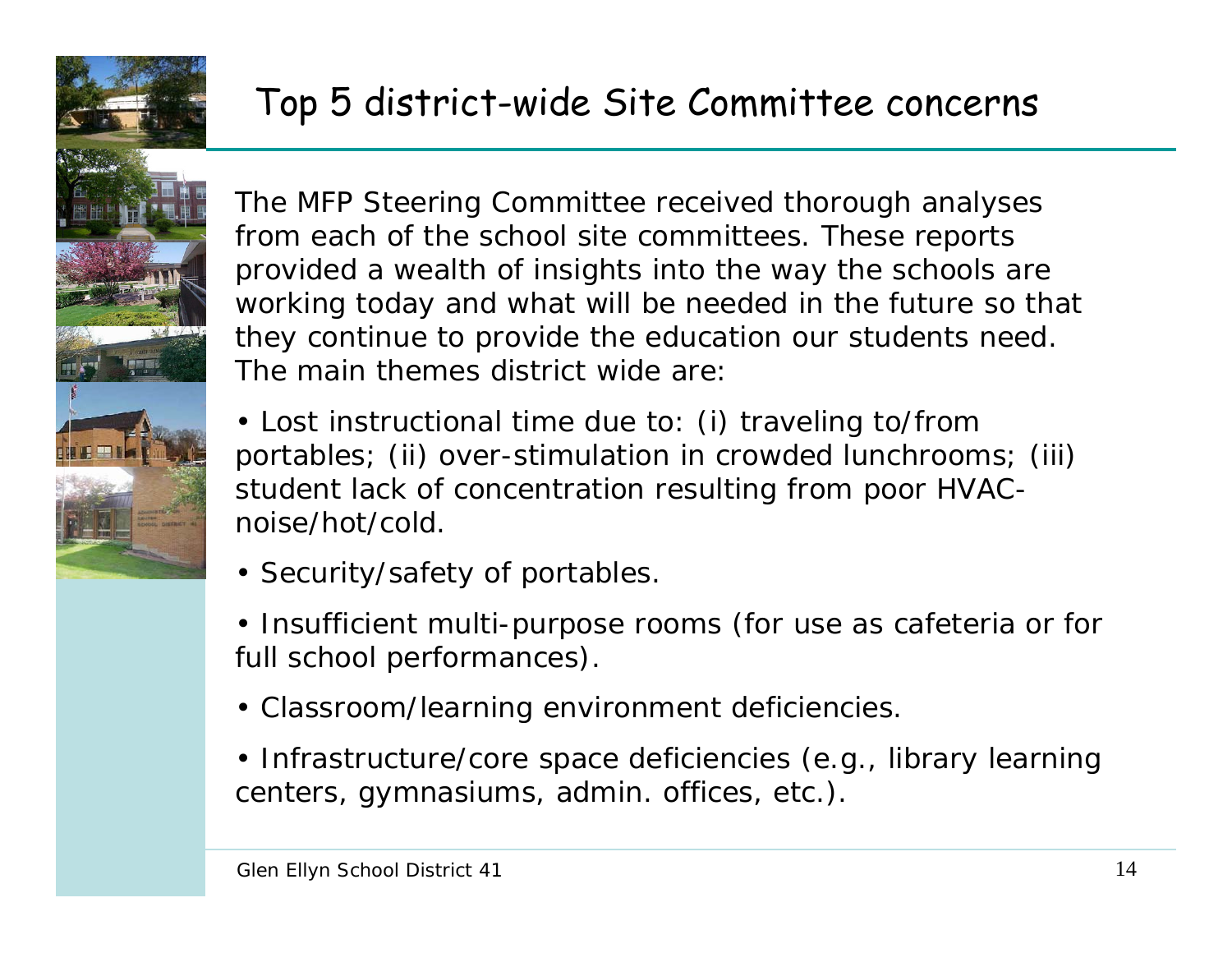

### Study Group Findings



- **I. Site Usage:** Innovative designs to address site restrictions; sustainable concepts incorporated throughout; allow for flexibility; create outdoor learning environments; build partnerships with third parties.
- **II.Technology:** Should support E-learning, e.g. innovative, interactive and future friendly technologies such as virtual learning communities, paperless "books," distance/mobile learning & conferencing. Allow for improved building safety/security.
- **III. Curriculum and Instruction:** Should support wireless instruction, equitable environments, differentiated approaches, cooperative learning, professional learning communities.
- **IV. Interior Space Usage:** Should be flexible, inspirational, sustainable, secure, healthy, efficient, shared.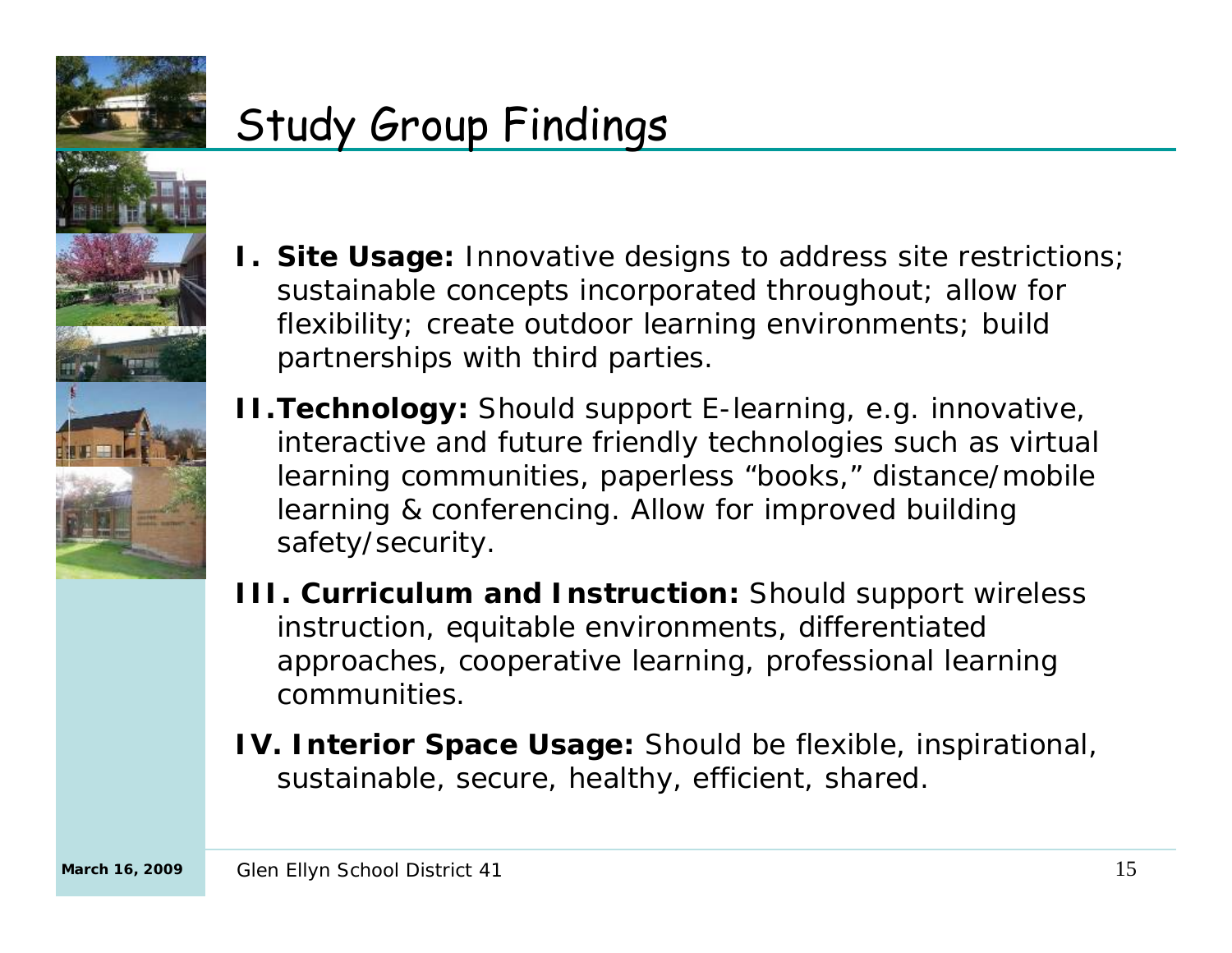

# The recommendation

This recommendation is a result of the committee's research into current district conditions and anticipated needs as well as research into facility implications of curriculum and instruction, site usage, interior space, and technology.

Our recommendation addresses:

- 1) The physical environment (bricks and mortar)
- 2) The educational environment (classrooms/resources)
- 3) As many site committee deficiencies in the near-term as possible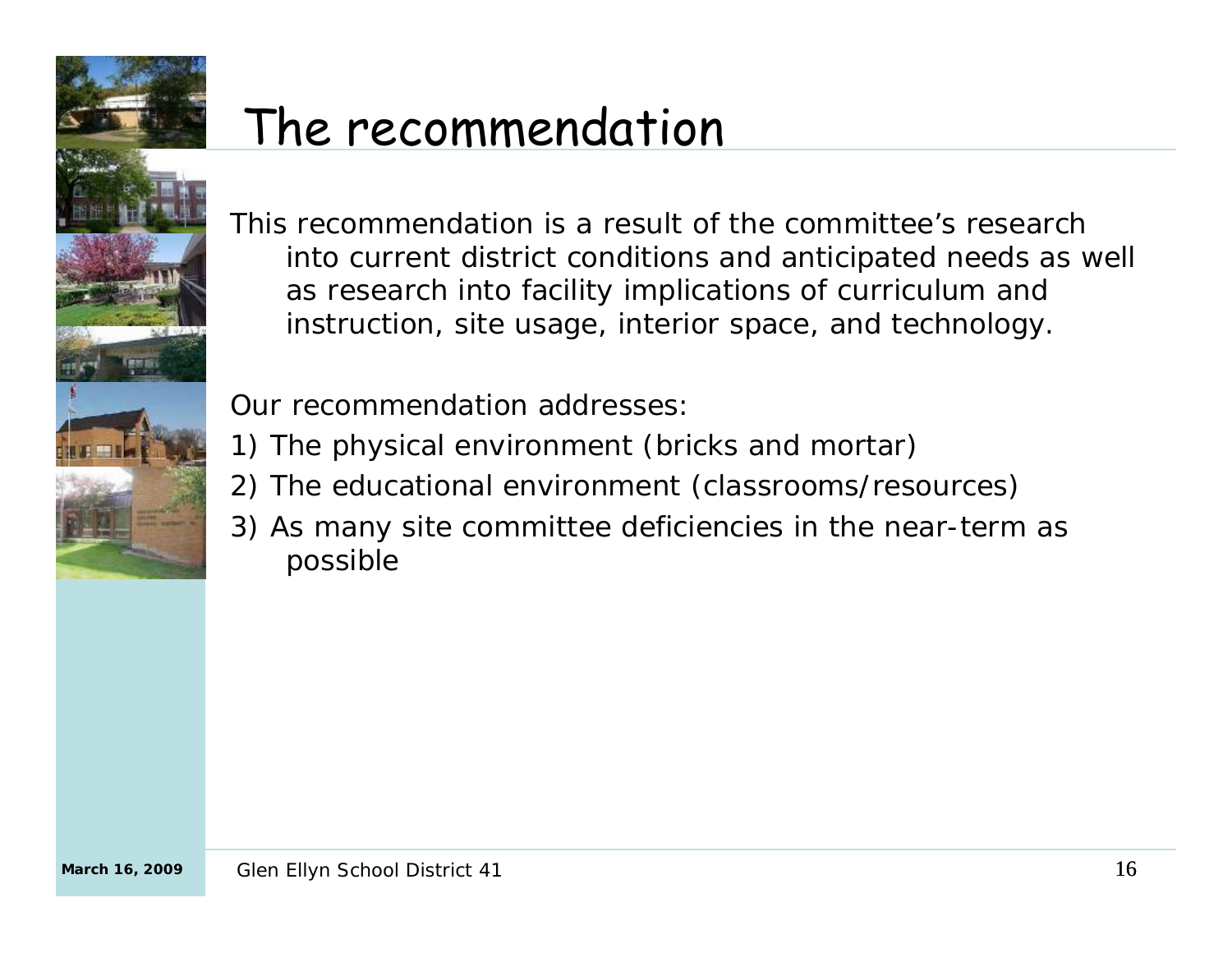

# The recommendation

**The committee recommends** that in the long-term, portable classrooms should be eliminated and all children should be housed within the school buildings.

**The committee recommends** that in the long-term, adequate and equitable small-group and resource spaces should be created and/or relocated. Some of this type of space exists, but is usually remote from the classrooms. Providing sufficient small-group spaces and better integrating them into the general instruction classroom vicinity makes these crucial spaces more convenient, more flexible, more conducive to collaborative teaching and better able to support dynamic learning and instructional strategies.

**The committee recommends** that in the short- and midterm, the Board of Education determines which of the pressing matters identified by the school site committees can be reasonably addressed and implements an action plan for doing so.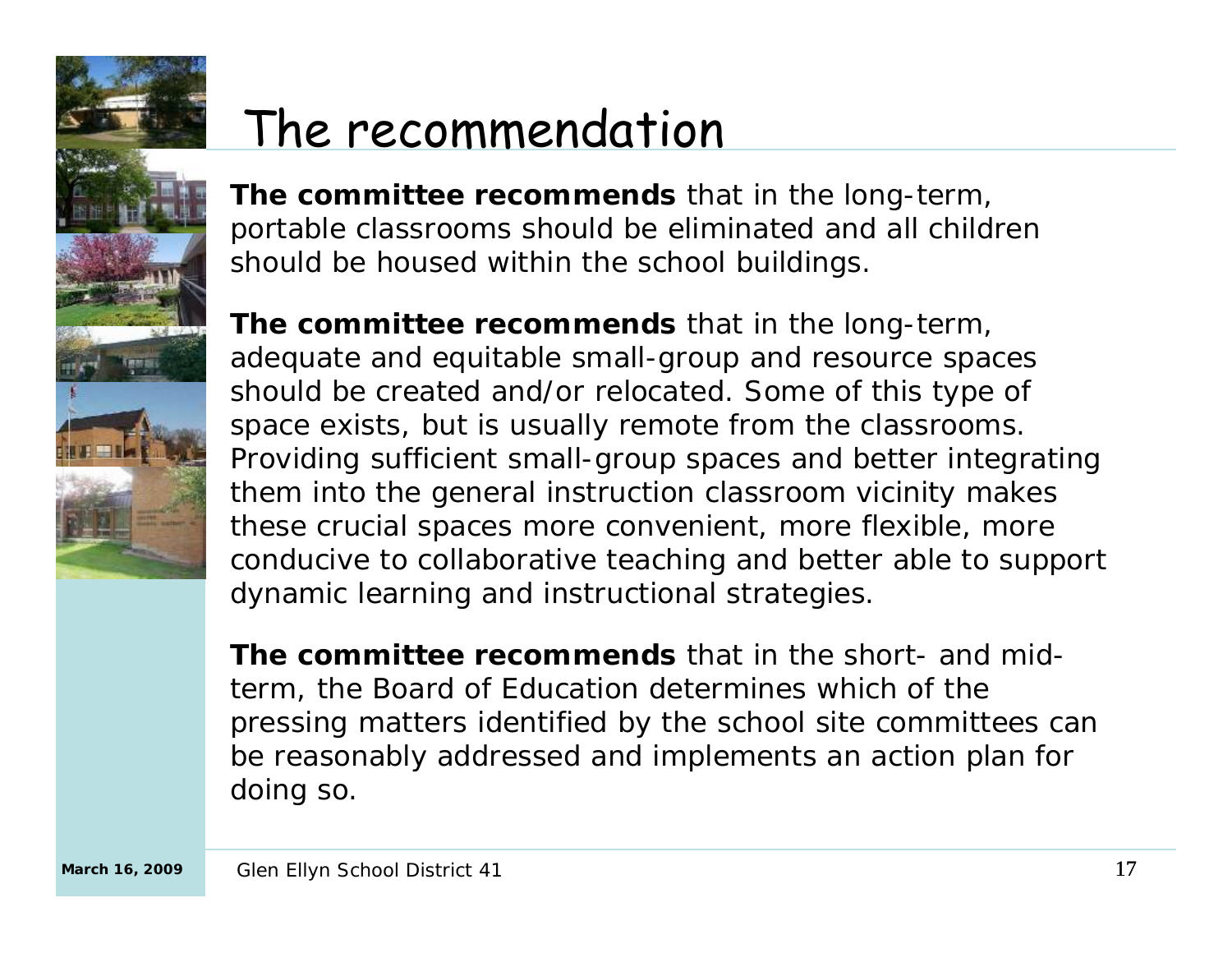

# The recommendation rationale

### *Portables*

The District has 32 portable classrooms. Children in portables are isolated from the rest of the school and lose learning time getting to and from services such as the library or gym. Portables are subject to greater safety concerns than are the main buildings. Over time, the cost of maintaining and eventually replacing these temporary structures approaches or even exceeds the cost of building permanent space.

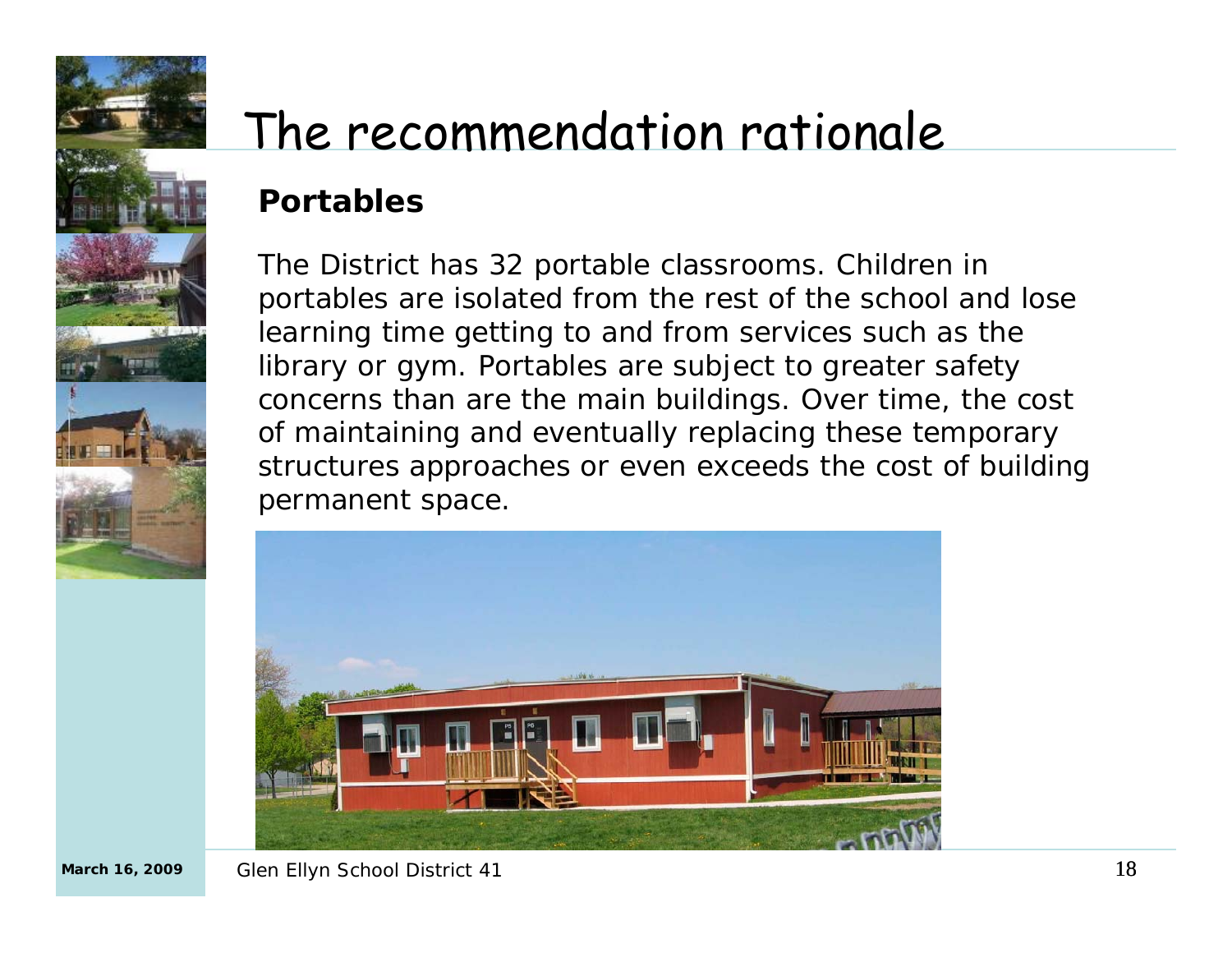

# The recommendation rationale

#### *Integrated resource space*

In addition to general classroom space, children need flexible, accessible space for their small-group work, and to address special needs such as English as a New Language and Special Education, to name two. The committee's visits to schools where this arrangement is in action provided evidence of the value of this approach.



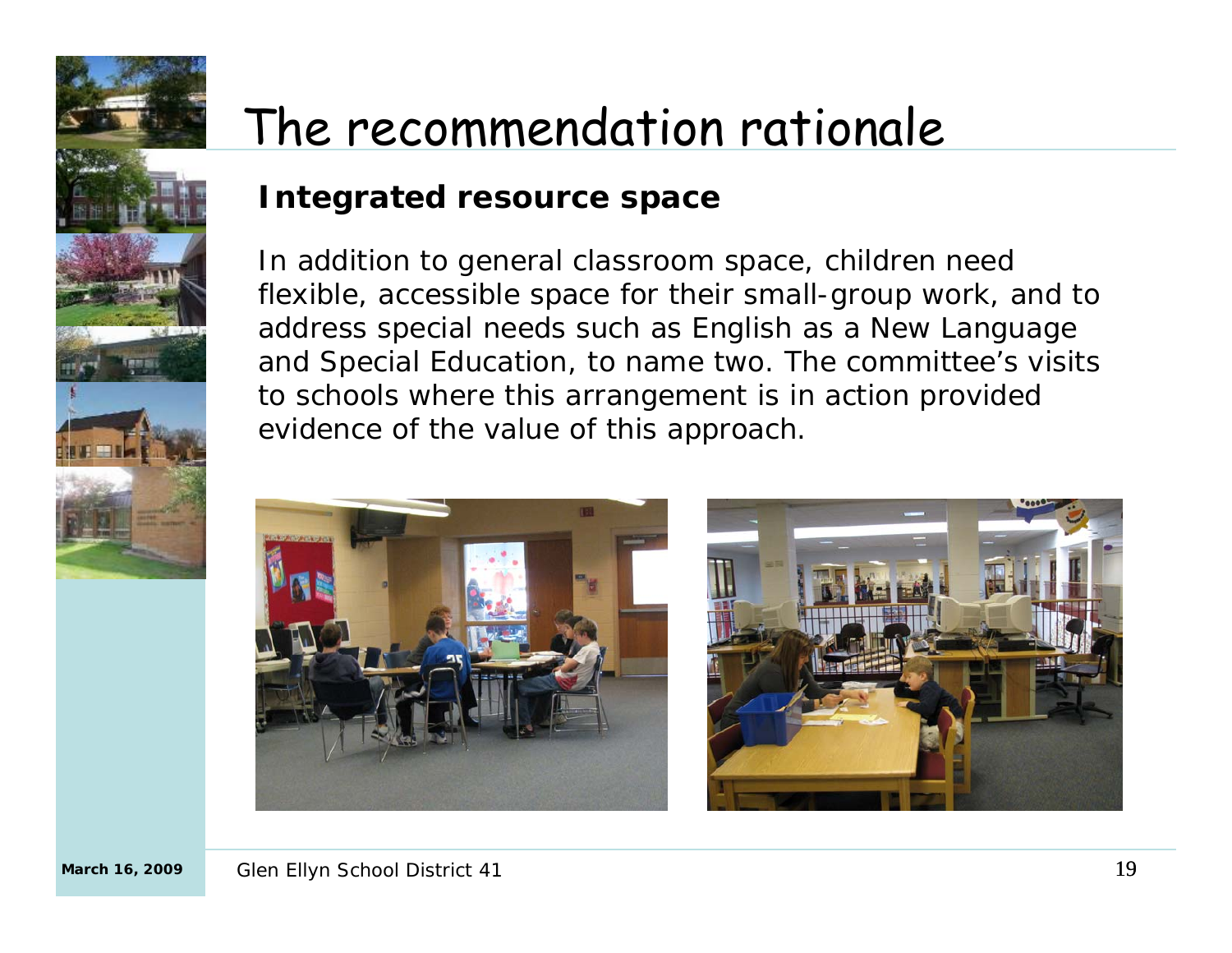

# The recommendation rationale

#### *Site committee needs*

The site committee reports document many pressing needs that impact the educational experience. (Some of these are covered in the existing capital improvement plan created by the district.) We urge the Board to review these needs and address those that are high priority where it makes sense to do so in advance of a more comprehensive facility improvement project.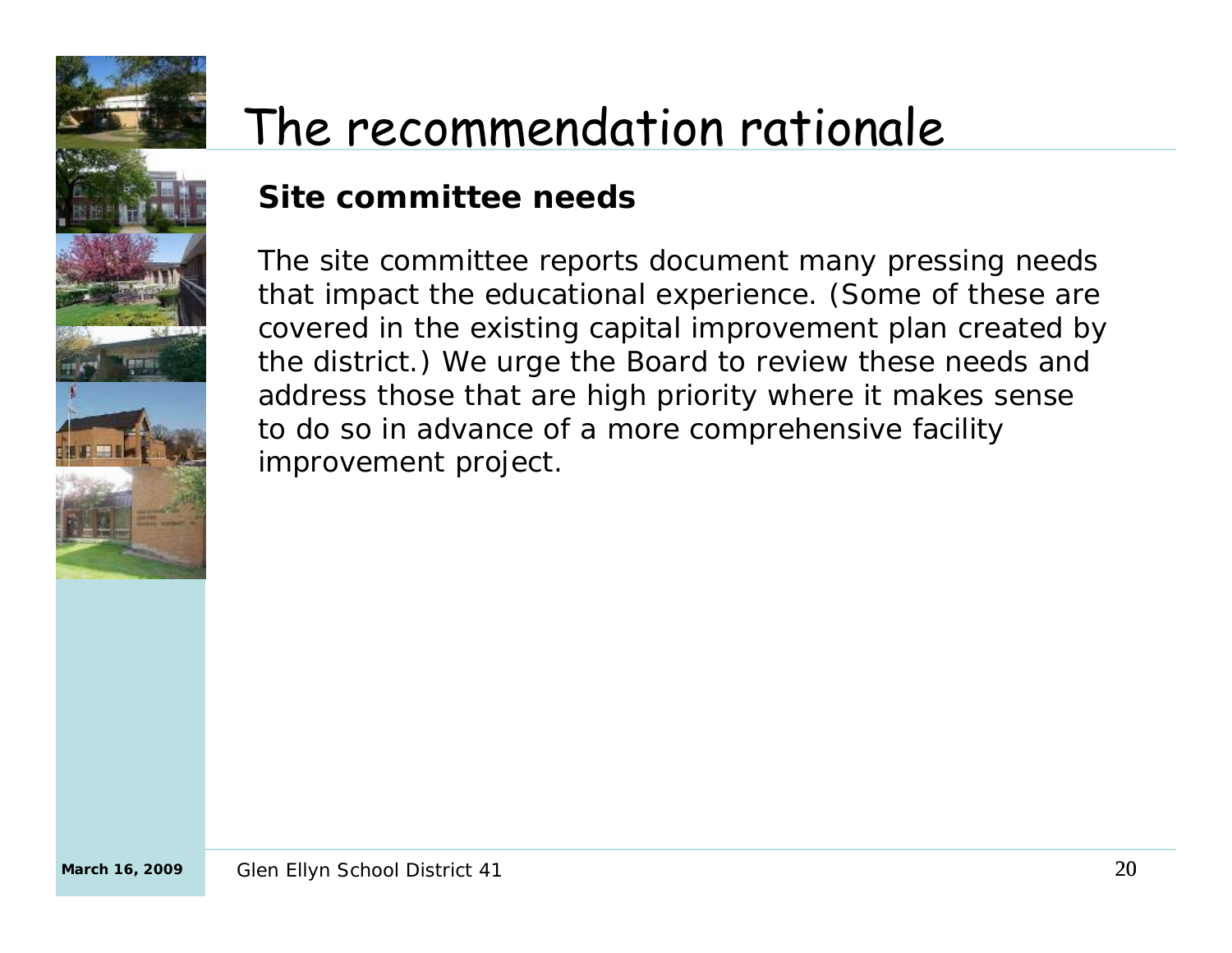

# Illustrative concepts

The committee reviewed scores of concepts for possible solutions against its Guiding Principles and its criteria, including their impact on:

- Learning and teaching
- The physical site
- Flexible space
- The portables
- Safety and security
- Core spaces and internal circulation
- Large group, assembly and lunch space

The supporting materials include diagrams and timelines for two concepts ("A" and "B"), which illustrate two ways these recommendations could be implemented over the long-term.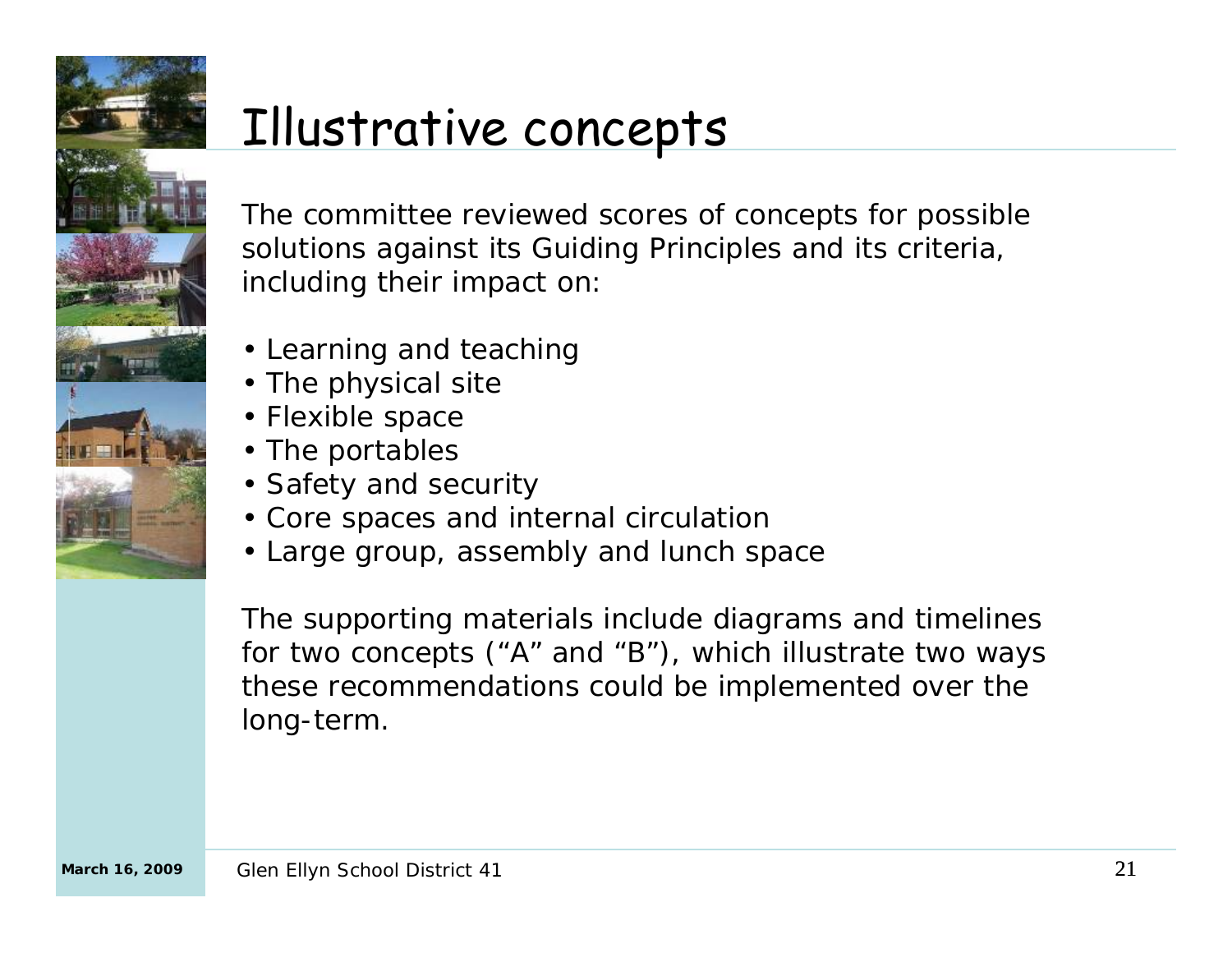

# Concept "A"

#### *Adapt the existing schools*

Enlarge and reconfigure all five schools so they can accommodate their existing enrollments and better serve student needs. This concept:

- Brings all children into main building, creates appropriate educational spaces
- Boundaries and school populations remain as they are.
- Improvements should be equitable among schools
- Avoids costs associated with operating a new school
- In some cases, this concept calls for rebuilding the most obsolete sections of the schools.
- Two-story additions and underground stormwater detention would maximize capacity of the small sites.
- Buildings remain large in proportion to their sites; parking and traffic issues remain.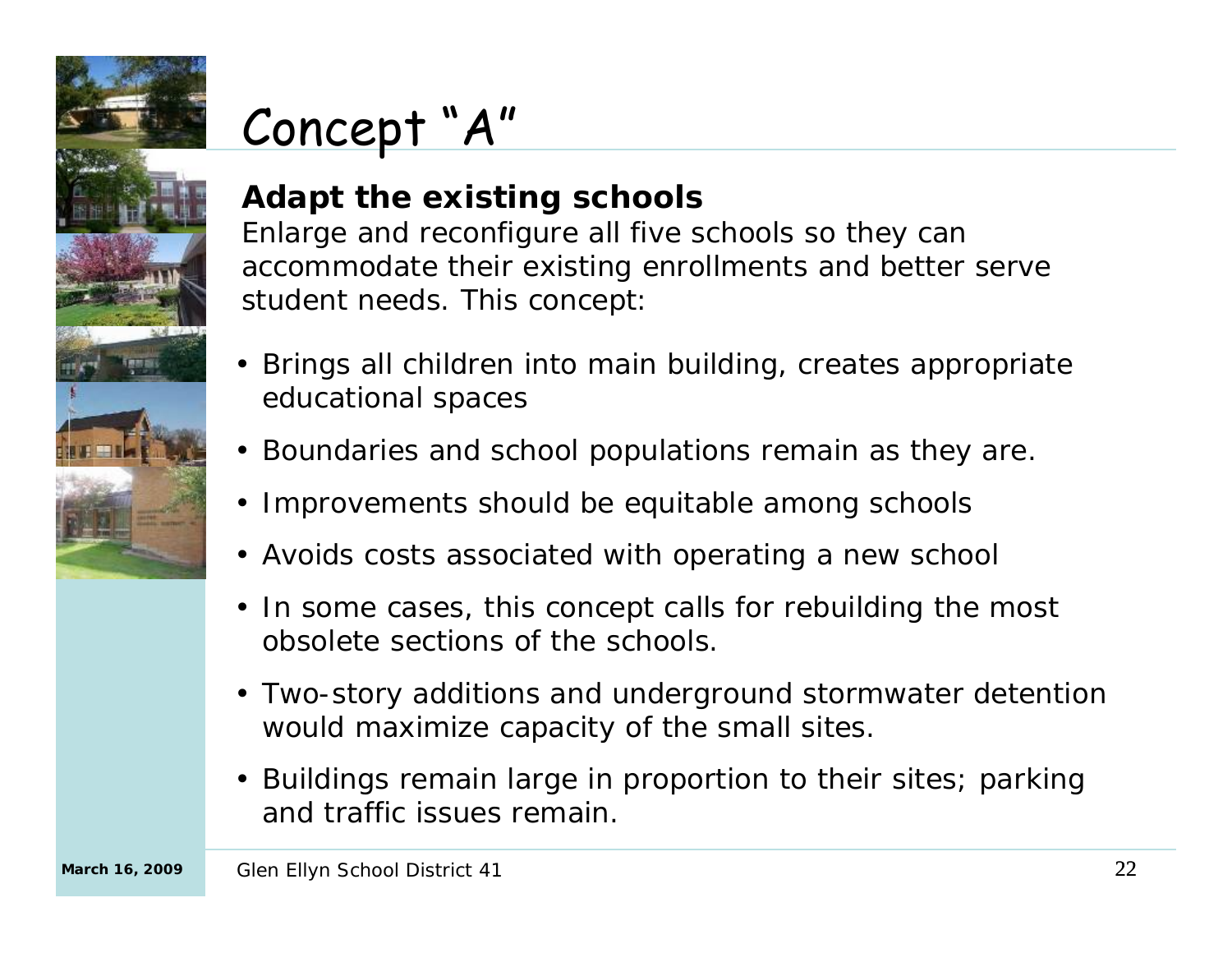

## Concept "B"

#### *Build a new elementary school at Spalding, and renovate/enlarge existing schools*

Spalding is the smallest district site. It could accommodate a school of three classrooms per grade if a two-story structure is built. This concept:

- • Brings all children into main building, creates appropriate educational spaces
- Requires boundary changes.
- • Requires fewer changes to existing schools and creates schools that are appropriate sizes for their sites.
- Provides relief to existing elementary schools by reducing enrollment (except for Churchill). Construction less disruptive to students in the early phase of this concept.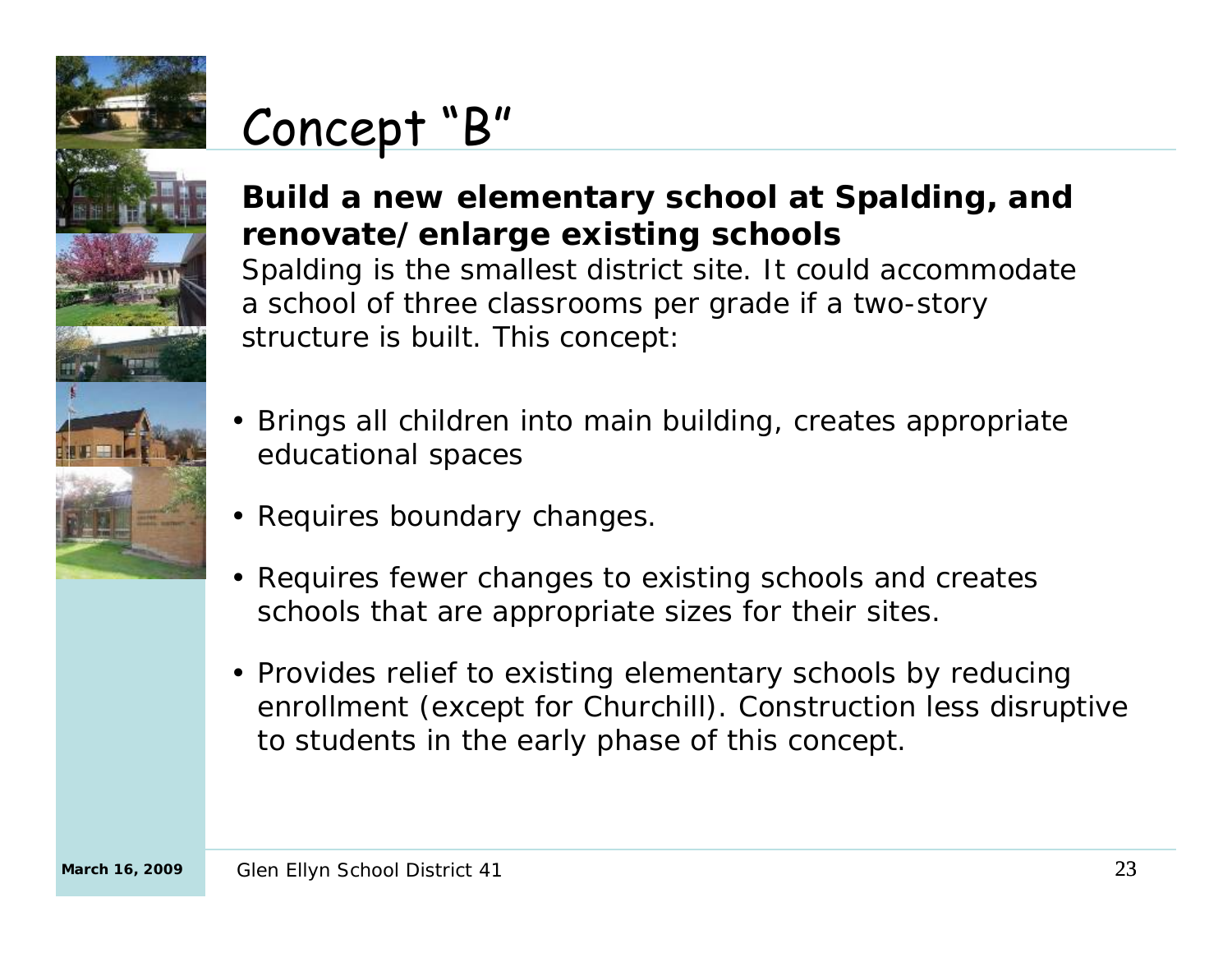

# A word about costs

The MFP committee spent a good deal of time discussing the proper approach to costs in this recommendation. Committee members agree that:

**Cost matters.** The solution should be fiscally responsible and consistent with community values.

**Direction vs. details.** This recommendation provides a roadmap for general direction. It is not specific enough for cost estimates to be meaningful at this time.

**MFP Committee work vs. BOE work.** It is the Board of Education's role to further flesh out next steps. Once the BOE has established a firmer plan, it can obtain meaningful cost estimates.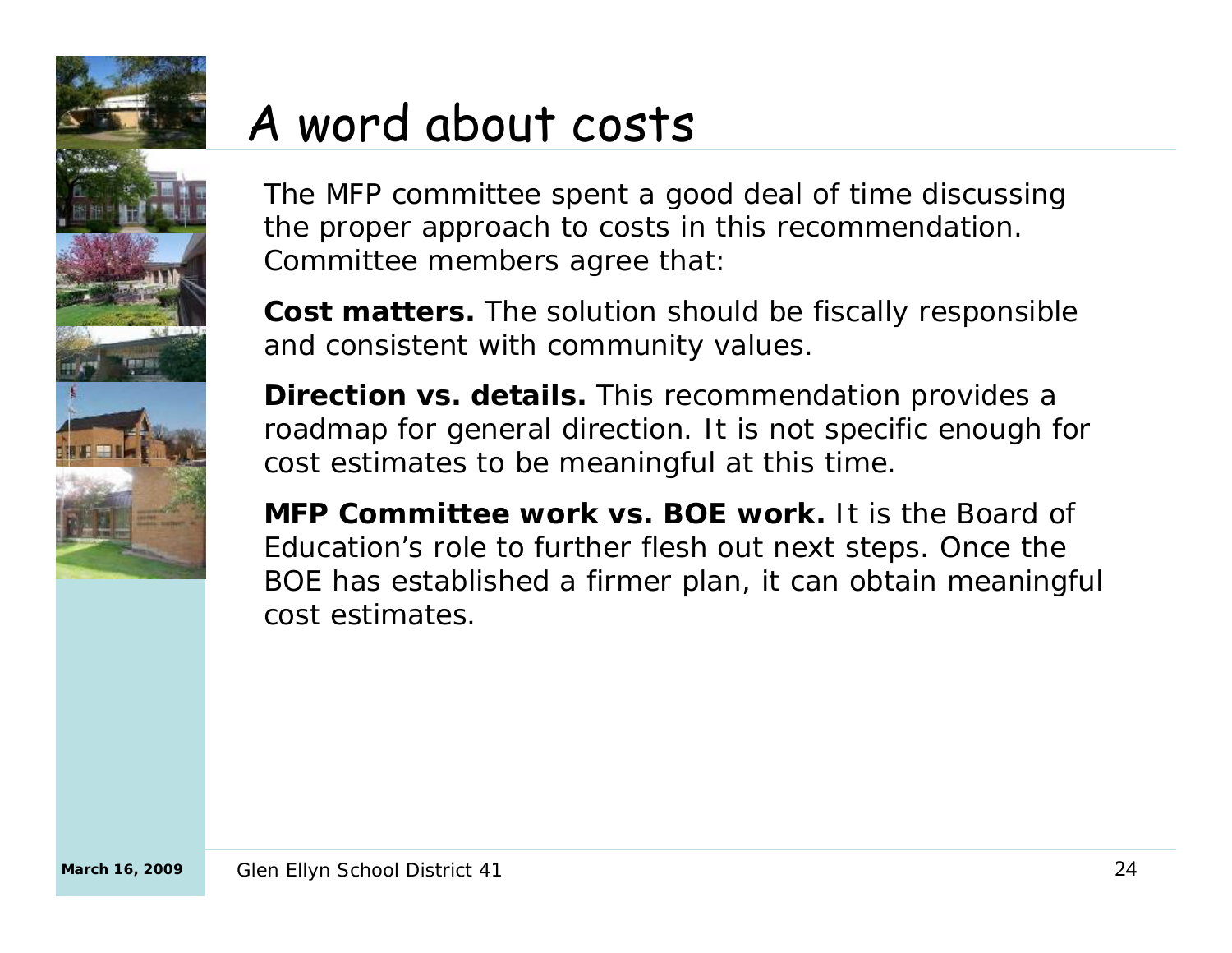

### Next Steps for the BOE/Administration

- Provide ample opportunities for the community and staff to learn about this recommendation and offer feedback.
- Determine which of the pressing matters identified by the school site committees can be reasonably addressed in the short-term.
- Work with staff to further develop the integrated smallgroup and resource space model.
- Investigate potential facility partnerships in the community.
- Continue to operate from the district's Long-Range Educational and Financial Plan in determining financial implications, including if and when a facilities referendum is necessary.
- Keep the community involved with future volunteer group(s).